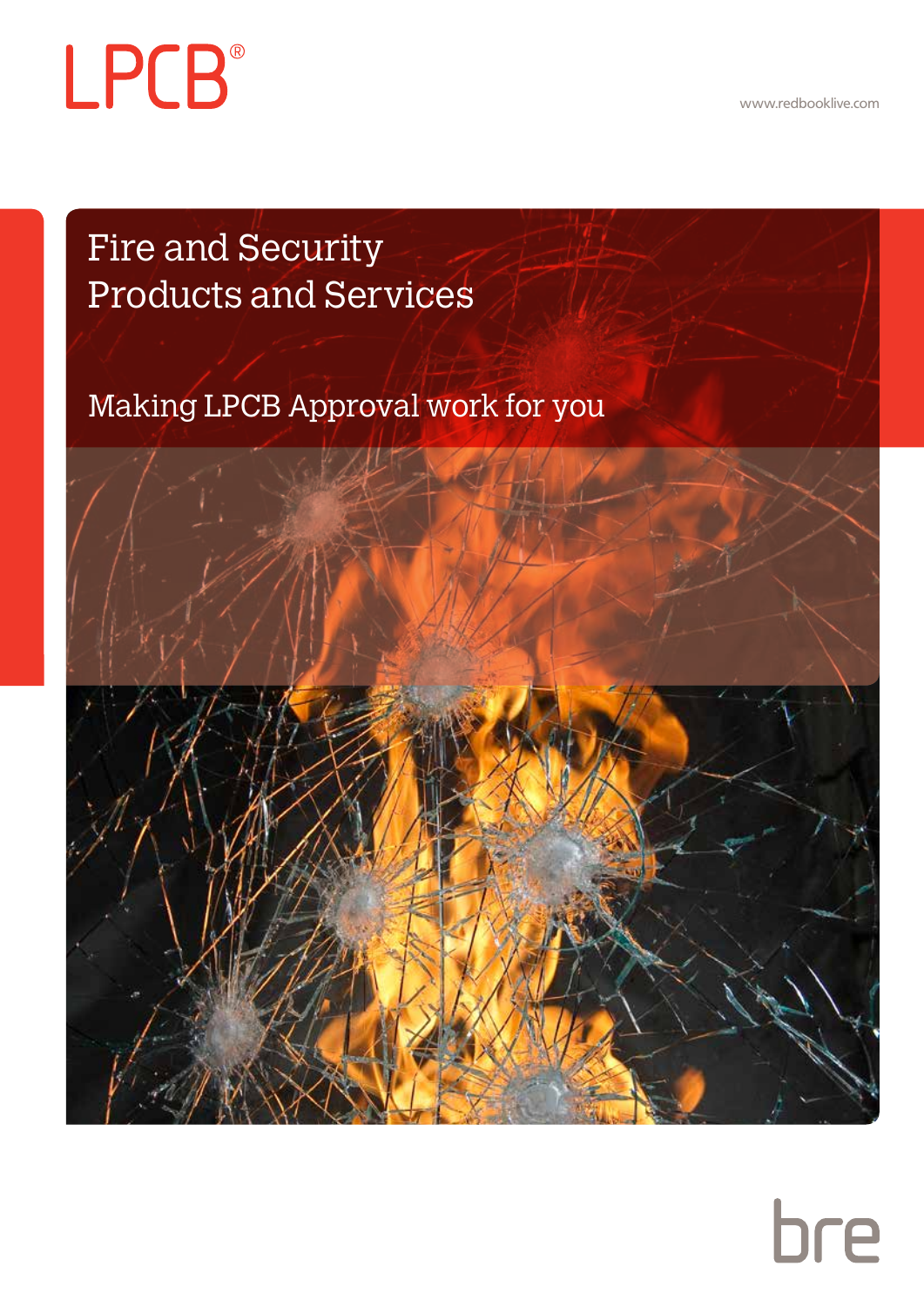## **Not all fire and security products and services on the market can be trusted in the event of a fire or attempted break-in.**

Performance claims for fire and security products and services that are not backed up by third-party approval can be misleading.

Third-party approval is independent confirmation that products and services have met – and will continue to meet – appropriate standards. LPCB (Loss Prevention Certification Board) has been working with industry, specifiers and government since 1868 to set the standards needed to ensure that fire and security products and services perform effectively.

LPCB offers third-party approval to European, International, British and its own Loss Prevention Standards (LPS). The LPSs are freely available at www.redbooklive.com. LPCB is part of BRE Global, which is accredited by the United Kingdom Accreditation Service (UKAS).

## PCB **I PCB**





#### **The LPCB Mark of Approval – a Mark you can trust**

In addition to LPCB approval, BRE Global also offers approval to Management Systems standards (ISO 9001, ISO 14001 and OHSAS 18001.

#### **LPCB approval offers wide ranging benefits, both to those specifying fire and security products and services, and to those manufacturing and supplying them.**

#### **Specifying LPCB approved products and services:**

- **Reduces risk** Specifying from the Red Book demonstrates due-diligence.
- 
- **Avoids costly mistakes**  LPCB approved products and services can be trusted to perform as specified.
- **Saves time**

Using the Red Book cuts time spent on searching for and assessing products and services.

#### **LPCB approval helps manufacturers to:**

- **Increase global sales**
	- LPCB approval is recognised and specified worldwide.
- **Increase the value of products and services** LPCB approved products and services are valued for their ability to perform as specified.
- **Reduce liability**  Gaining LPCB approval demonstrates due-diligence.

#### **List of approved fire and security products – the Red Book**

Fire and security products and services approved by LPCB are listed in the world-renowned "Red Book". These listings can be downloaded free of charge from www.RedBookLive.com, via Apple, Android and Windows Apps for smartphones and tablets and also via an updatable memory stick.

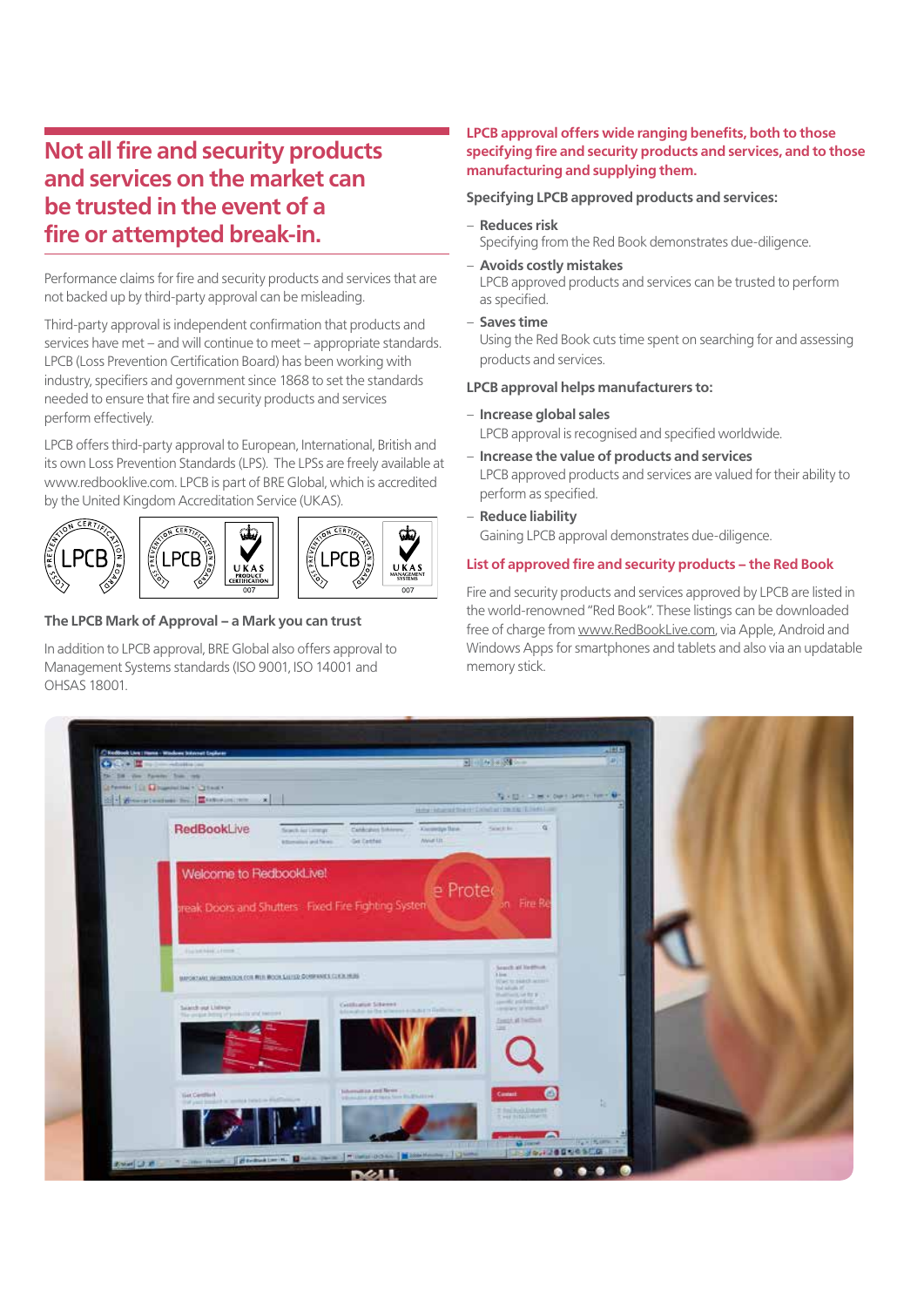## **Fire resisting systems and fire protection construction products**

Correctly specifying and installing fire resisting systems and fire protection construction products – often called passive fire protection products – is fundamental to fire safety in buildings.

#### **The products, systems and services approved by LPCB include:**

- Steel protection systems
	- Board and cementitious coverings
	- Intumescent paints
	- Fire retardant coatings
- Cladding and rainscreen systems
- Partitions, cavity barriers and penetration seals
- Fire doors, shutters and glazing
- Floors, ceilings, wall linings and enclosures
- Fire resisting ductwork and fire dampers
- Components and construction products for use in the rail transport sector, surface and sub-surface transport applications
- Products for use in marine applications
- Companies installing passive fire protection systems and fire protection construction products





#### **Key Standards for Fire Protection Construction Products and Systems Installation**

| <b>Key Standards</b>                                                | <b>Description</b>                                                                                                                                                                                                       |
|---------------------------------------------------------------------|--------------------------------------------------------------------------------------------------------------------------------------------------------------------------------------------------------------------------|
| <b>LPS 1056</b>                                                     | Test and evaluation requirements for the LPCB approval and<br>listing of fire doorsets, lift landing doors and shutters                                                                                                  |
| <b>LPS 1107</b>                                                     | Requirements, tests and methods of assessment of passive<br>fire protection systems for structural systems                                                                                                               |
| <b>BS 476: Part 21</b><br>or EN 13381: Part<br>4 and Part 8         | Structural steel fire protection                                                                                                                                                                                         |
| <b>LPS 1132</b>                                                     | Requirements and tests for LPCB approval of wall and floor<br>penetration and linear gap seals                                                                                                                           |
| <b>LPS 1158</b>                                                     | Requirements and tests for fire resistant glazing systems                                                                                                                                                                |
| <b>LPS 1162</b>                                                     | Requirements and tests for LPCB certification of fire dampers                                                                                                                                                            |
| <b>LPS 1181 Part 1</b>                                              | Requirements and tests for built-up cladding and sandwich<br>panel systems for use as the external envelope of buildings                                                                                                 |
| <b>LPS 1181 Part 2</b>                                              | Requirements and tests for sandwich panels and built-up<br>systems for use as internal constructions in buildings                                                                                                        |
| <b>LPS 1195 Part 1</b>                                              | Fire test and evaluation requirements for the LPCB approval<br>and listing of temporary buildings for use on construction sites                                                                                          |
| BS 476 Parts 6 & 7,<br><b>BS 476: Part 4 or</b><br>EN 13501: Part 1 | Requirements and tests for materials and products having<br>reaction to fire classifications to: BS 476 Part 4, EN 13501 Part<br>1 (A1, A2 or B) or class 0 as defined in UK Building Regulations<br>Approved Document B |
| <b>LPS 1197</b>                                                     | Requirements for the LPCB approval and listing of companies<br>inspecting, repairing amd maintaining fire and security doors,<br>doorsets, shutters and active smoke/fire barriers                                       |
| <b>LPS 1207</b>                                                     | Fire requirements for the LPCB approval and listing of<br>protective covering materials                                                                                                                                  |
| <b>LPS 1208</b>                                                     | LPCB fire resistance requirements for elements of construction<br>used to provide compartmentation                                                                                                                       |
| <b>LPS 1215</b>                                                     | Requirements for the LPCB approval and listing of scaffold<br>cladding materials                                                                                                                                         |
| <b>LPS 1263</b>                                                     | Requirements for the LPCB approval and listing of the fire<br>performance of grease filters used in commercial kitchen<br>extract systems                                                                                |
| <b>LPS 1271</b>                                                     | Requirements for the LPCB approval and listing of companies<br>installing fire and security doors, doorsets, shutters and active<br>smoke/fire barriers                                                                  |
| <b>LPS 1500</b>                                                     | Requirements for the LPCB approval and listing companies<br>installing construction elements used to provide<br>compartmentation in buildings                                                                            |
| <b>LPS 1501</b>                                                     | Fire test and performance requirements for innovative<br>methods of building construction                                                                                                                                |
| <b>LPS 1505</b>                                                     | Requirements and tests for the LPCB approval and listing of<br>roofing systems - protection against fire from outside the<br>building                                                                                    |
| <b>LPS 1531</b>                                                     | Requirements for the LPCB approval and listing of companies<br>installing or applying passive fire protection products                                                                                                   |
| <b>LPS 1581</b>                                                     | Requirements and tests for LPCB approval of non-load<br>bearing external cladding systems applied to the masonry<br>face of a building                                                                                   |
| <b>LPS 1582</b>                                                     | Requirements and tests for LPCB approval of non-load<br>bearing external cladding systems fixed to and supported by<br>a structural steel frame                                                                          |
| <b>BS 476: Part 24</b>                                              | Fire resistant ducts                                                                                                                                                                                                     |
| <b>BD2569</b>                                                       | LPCB/BWF approval scheme for fire performance for timber<br>escape stairs                                                                                                                                                |
| EN 12101: Part 3                                                    | Powered smoke and heat exhaust ventilation                                                                                                                                                                               |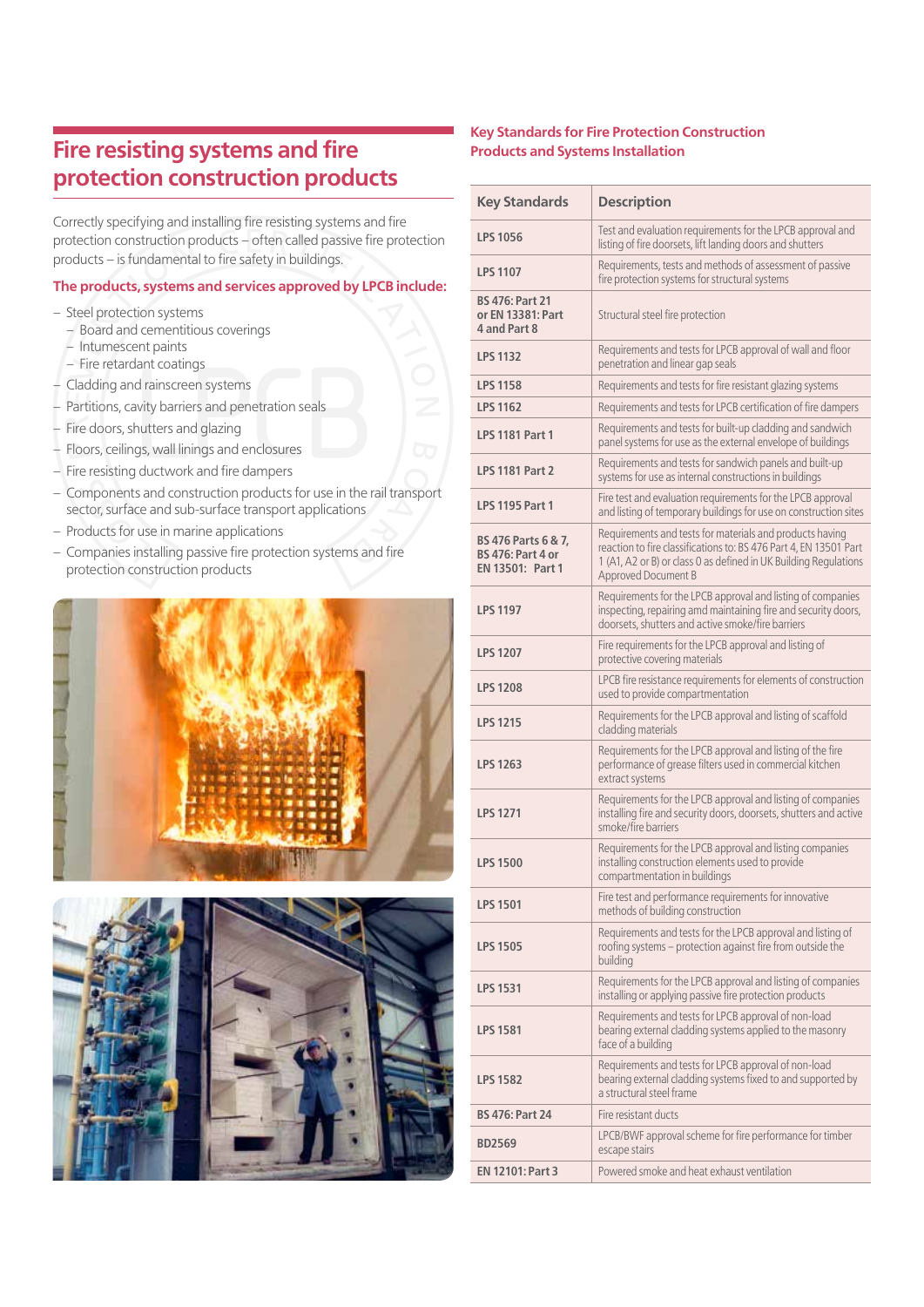## **Fire detection and alarm products, systems and cables**

Fire detection and alarm products and systems that are correctly designed, manufactured, installed and maintained can help provide early warning of fire that can help save lives.

#### **Fire detection and alarm products, systems and cables, approved by LPCB include:**

- Smoke, heat and multi-sensor detectors
- CO detectors
- Flame, beam and aspirating detectors
- Manual call points
- Sounders, loudspeakers and visual alarm devices
- Input/output devices and short circuit isolators
- Control and indicating equipment and power supply equipment
- Voice alarm control and indicating equipment
- Fire extinguishing panels
- Fire cables
- Installers of fire detection and alarm systems
- Wireless detectors

#### **To maximise protection specifiers should ensure that:**

- Products are tested and approved to an appropriate standard
- Fire detection and alarm systems are tested and approved for system compatibility
- Companies are approved to take single point responsibility for the design, installation and commissioning of fire detection and alarm systems



#### **Key Standards for Fire Detection and Alarm Systems, Fire Performance of Cables and Systems Installation**

| <b>Key Standards</b>    | <b>Description</b>                                                                                                                                                                                         |
|-------------------------|------------------------------------------------------------------------------------------------------------------------------------------------------------------------------------------------------------|
| <b>EN 54</b>            | Series of standards for fire detection and alarm systems<br>and individual components                                                                                                                      |
| <b>EN 14604</b>         | Domestic smoke alarm devices                                                                                                                                                                               |
| <b>EN 50291</b>         | Domestic carbon monoxide detectors                                                                                                                                                                         |
| <b>LPS 1014</b>         | Requirements for certificated fire detection and alarm firms                                                                                                                                               |
| <b>LPS 1020</b>         | Requirements for alarm receiving centres                                                                                                                                                                   |
| <b>LPS 1054</b>         | Requirements and testing procedures for the LPCB and<br>testing of component compatibility for fire detection and<br>alarm systems                                                                         |
| <b>LPS 1257</b>         | Requirements and testing procedures for radio linked fire<br>detection and fire alarm equipment                                                                                                            |
| <b>LPS 1259</b>         | Alternative specification for control and indicating<br>equipment for use in countries not bound by CEN/CENELEC<br>internal regulations                                                                    |
| <b>LPS 1265</b>         | Requirements and testing procedures for the LPCB<br>approval and listing of carbon monoxide fire detectors<br>using electrochemical cells                                                                  |
| <b>LPS 1274</b>         | Testing procedures for the LPCB approval and listing of<br>carbon monoxide / heat multisensor detectors using<br>electrochemical cells                                                                     |
| <b>LPS 1277</b>         | Requirements for the LPCB approval and listing of alarm<br>transmission systems and equipment                                                                                                              |
| <b>LPS 1279</b>         | Testing procedures for the LPCB approval and listing of<br>point multisensor fire detectors using optical or ionization<br>smoke sensors and electrochemical cell CO sensors and<br>optically heat sensors |
| <b>LPS 1280</b>         | Testing procedures for the LPCB approvals and listing of<br>duct smoke detectors using point smoke detectors                                                                                               |
| <b>LPS 1282</b>         | Requirements and testing procedures for combined<br>domestic smoke and carbon monoxide detectors                                                                                                           |
| <b>LPS 1653</b>         | Requirements and testing procedures for the LPCB<br>approval and listing of fire detection and alarm network<br>systems installed in one or more buildings on a single site                                |
| <b>BS 5839 Part 1</b>   | Design and installation code of practice - clause 26.2 (d<br>& e) requirements for cables for fire detection and alarm<br>systems for buildings                                                            |
| <b>BS 6387</b>          | Performance requirements for cables required to maintain<br>circuit integrity under fire conditions                                                                                                        |
| <b>BS 7629: Part 1</b>  | Insulated cables with limited circuit integrity                                                                                                                                                            |
| <b>BS 7846</b>          | Electric cables. Thermosetting insulated, armoured, fire<br>resistant cables of rated voltage 600/1000V having low<br>emission of smoke and corrosive gases when affected by<br>fire specification         |
| <b>BS 8434: Part 2</b>  | Methods of test for assessment of the fire integrity of<br>electric cables. Test for unprotected small cables for use in<br>emergency circuits. BS EN 50200 with a 930 deg flame and<br>with water spray   |
| <b>EN 50200</b>         | Fire resistance of unprotected small cables for use in<br>emergency circuit                                                                                                                                |
| <b>EN 60702: Part 1</b> | Mineral insulated cables                                                                                                                                                                                   |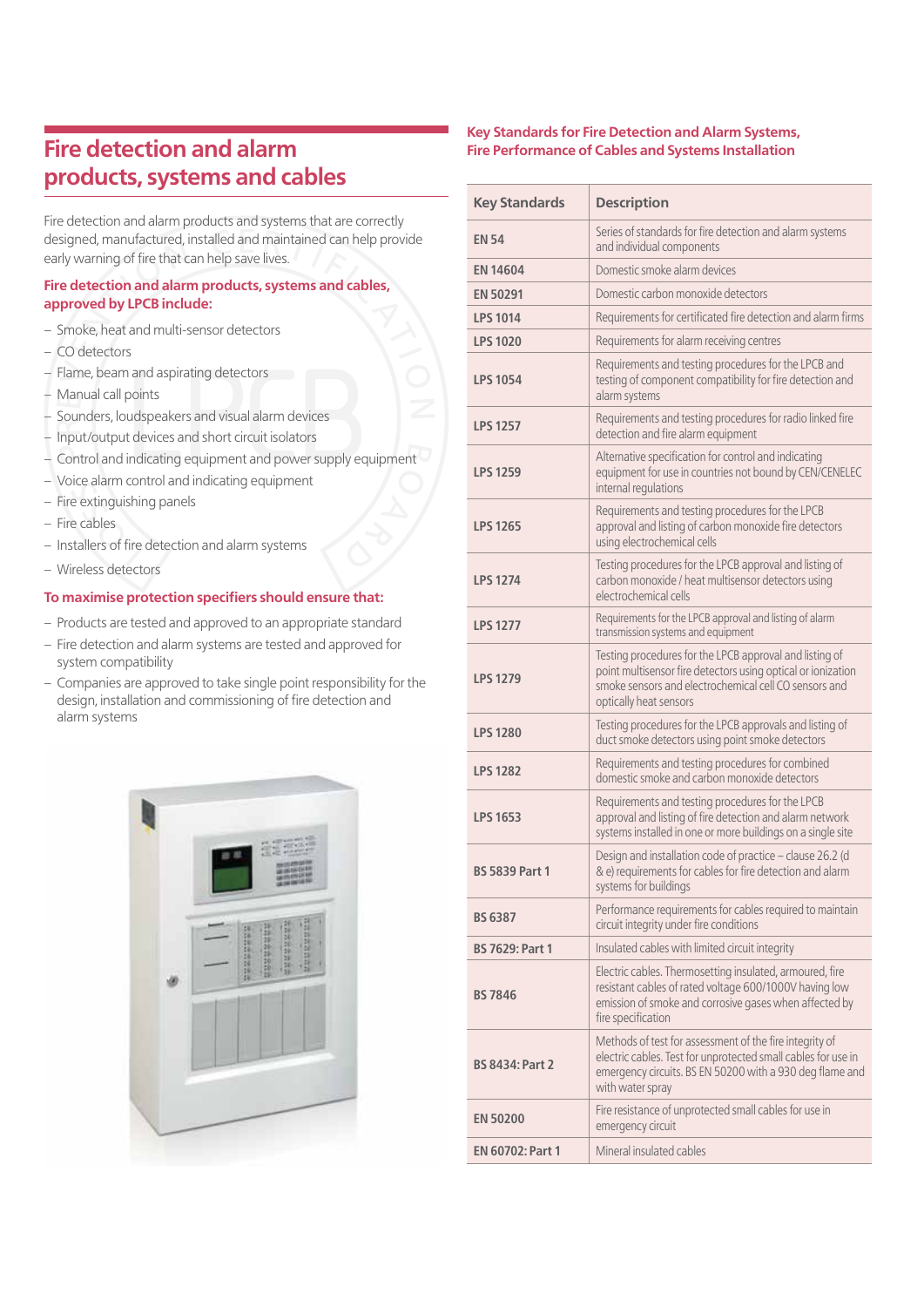## **Fire suppression products, systems and services**

For over a hundred years sprinklers have protected people and property all over the world. Application of sprinkler installation codes which have been developed over the years have ensured high levels of fire protection.

#### **The fire suppression products, systems and services approved by LPCB include:**

- Automatic sprinkler, watermist, waterspray and deluge systems
- Fixed fire fighting systems (gaseous and kitchen systems)
- Portable fire extinguishing equipment and hose reels
- Companies approved for the design, installation, service and maintenance of sprinkler systems and fixed fire fighting systems

The standards used by LPCB for approving and listing components have been developed to ensure that the components are suitable for use in systems installed to the LPC Sprinkler Rules (incorporating EN 12845). Components may also be suitable for use in installations designed to NFPA and other international and national sprinkler installation codes.





#### **Key Standards for Fire Suppression Products and System Installation**

| <b>Key Standards</b>   | <b>Description</b>                                                                                                                          |
|------------------------|---------------------------------------------------------------------------------------------------------------------------------------------|
| <b>EN 12259 Series</b> | Fixed fire fighting systems - components for sprinkler and<br>water spray systems                                                           |
| <b>EN 12094 Series</b> | Fixed fire fighting systems - components for gas extinguishing<br>systems                                                                   |
| EN <sub>3</sub>        | Portable fire extinguishers                                                                                                                 |
| <b>LPS 1036</b>        | Quality schedule for the certification of automatic fire<br>sprinklers                                                                      |
| <b>LPS 1039</b>        | Requirements and testing methods for automatic sprinklers                                                                                   |
| <b>LPS 1040</b>        | Requirements and testing procedures for the LPCB approval<br>and listing of wet alarm valve sets                                            |
| <b>LPS 1041</b>        | Requirements and testing procedures for the LPCB approvals<br>and listing of dry pipe valve sets                                            |
| <b>LPS 1045</b>        | Requirements and testing procedures for the LPCB approval<br>and listing of direct reading flow meters                                      |
| <b>LPS 1048</b>        | Requirements for the approval of sprinkler system contractors<br>in the UK and Eire                                                         |
| <b>LPS 1131</b>        | Requirements and testing methods for pumps for automatic<br>sprinkler installation pump sets                                                |
| <b>LPS 1148</b>        | Requirements for contractors engaged in the design,<br>installation commissioning and servicing of automatic<br>sprinkler systems.          |
| <b>LPS 1185</b>        | Requirements and testing methods for remote monitored gear<br>operated butterfly stop valves                                                |
| <b>LPS 1186</b>        | Requirements and test methods for check valves                                                                                              |
| <b>LPS 1194</b>        | Requirements and testing methods for pipe hangers                                                                                           |
| <b>LPS 1204</b>        | Requirements for firms engaged in the design, installation and<br>commissioning of igas extinguishing systems                               |
| <b>LPS 1219</b>        | Requirements and testing procedures for the LPCB approval<br>and listing of pipe couplings                                                  |
| <b>LPS 1223</b>        | Requirements and testing procedures for the LPCB<br>certification and listing of fixed fire extinguishing systems for<br>catering equipment |
| <b>LPS 1230</b>        | Requirements for fire testing of fixed gaseous fire<br>extinguishing systems                                                                |
| <b>LPS 1236</b>        | Requirements for control panels for diesel engine driven<br>pumps used in automatic sprinkler installations                                 |
| <b>LPS 1237</b>        | Requirements for control panels for electric motor driven<br>pumps used in automatic sprinkler installations                                |
| <b>LPS 1239</b>        | Requirements and testing procedures for the LPCB approval<br>and listing of diesel engines for sprinkler pump sets                          |
| <b>LPS 1240</b>        | Requirements for LPCB approved fire sprinkler pump sets used<br>in automatic sprinkler installations                                        |
| <b>LPS 1254</b>        | Requirements for suction tanks for automatic pumps                                                                                          |
| <b>LPS 1258</b>        | Requirements and test methods for automatic sprinkler glass<br>bulbs with a narrow operating temperature band                               |
| <b>LPS 1260</b>        | Plastic pipe and fittings for use in automatic sprinkler systems                                                                            |
| <b>LPS 1261</b>        | Requirements for testing flexible hoses for sprinkler systems                                                                               |
| <b>LPS 1276</b>        | Requirements for the LPCB certification and listing of above<br>ground suction tanks for sprinkler systems                                  |
| <b>LPS 1283</b>        | Requirements and test methods for the approval of Watermist<br>systems for use in commercial low hazard occupancies                         |
| <b>LPS 1301</b>        | Requirements for the approval of sprinkler installers in the UK<br>and Ireland for residential and domestic sprinkler systems               |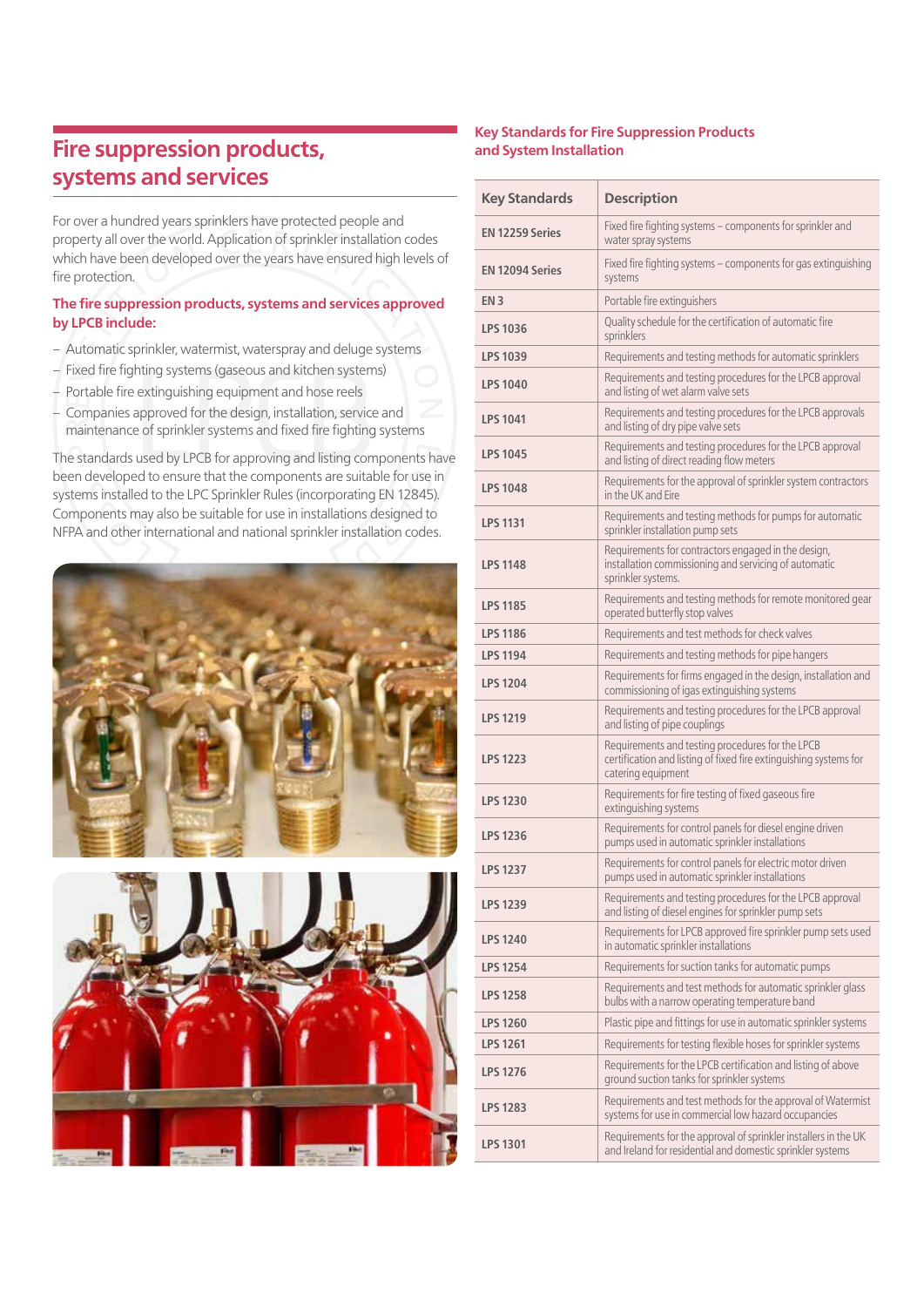## **Security protection products and systems**

The correct specification of approved security products and systems is critical to protecting people and property from the losses associated with crime and terrorism.

#### **Security protection products approved by LPCB include:**

- Access covers and latches
- Alarm transmission equipment
- Cabinets and enclosures
- Cladding and roofing systems
- Doors and shutters
- Fences and walls
- Grilles and barsets
- Intruder detection
- Locks and padlocks
- Safes and strongrooms
- Sheds and tool stores
- Vehicle barriers
- Windows and rooflights

LPCB works closely with insurers, government, police, designers, manufacturers, contractors and end users to develop methods of assessing the performance and reliability of security products to ensure their fitness for purpose. Loss Prevention Standard, LPS 1175, is one of the key security standards in use.

LPCB also issue approvals against a number of British (BS), European (EN) and Publicly Available Standards (PAS).



#### **Security Protection – Key Standards for Physical and Electronic Security Products and Systems**

| <b>Key Standards</b>           | <b>Description</b>                                                                                                                                                                                                                |
|--------------------------------|-----------------------------------------------------------------------------------------------------------------------------------------------------------------------------------------------------------------------------------|
| <b>CWA 16221</b>               | Vehicle security barriers Performance requirements, test<br>methods and quidance on application                                                                                                                                   |
| <b>EN 179</b>                  | Building hardware. Emergency exit devices operated by a lever<br>handle or push pad, for use on escape routes. Requirements<br>and test methods.                                                                                  |
| <b>EN 356</b>                  | Glass in building Security glazing Testing and classification of<br>resistance against manual attack                                                                                                                              |
| <b>EN 1125</b>                 | Building hardware. Panic exit devices operated by a horizontal<br>bar, for use on escape routes. Requirements and test methods.                                                                                                   |
| <b>EN 1143 Parts 1 &amp; 2</b> | Secure storage units - Requirements, classification and<br>methods of test for resistance to burglary                                                                                                                             |
| <b>EN 1303</b>                 | Building hardware. Cylinders for locks. Requirements and test<br>methods.                                                                                                                                                         |
| <b>EN 1627 to EN 1630</b>      | Pedestrian doorsets, windows, curtain walling, grilles and<br>shutters - burglar resistance                                                                                                                                       |
| <b>EN 12209</b>                | Building hardware. Locks and latches. Mechanically operated<br>locks, latches and locking plates. Requirements and test<br>methods.                                                                                               |
| <b>EN 14450</b>                | Secure storage units - Requirements, classification and<br>methods of test for resistance to burglary - secure safe<br>cabinets                                                                                                   |
| <b>EN 50131 Series</b>         | Intruder detection equipment                                                                                                                                                                                                      |
| <b>LPS 1175</b>                | Requirements and testing procedures for the LPCB approval<br>and listing of intruder resistant building components,<br>strongpoints, security enclosures and freestanding barriers                                                |
| <b>LPS 1183</b>                | Requirements and testing procedures for the LPCB approval<br>and listing of safe storage units                                                                                                                                    |
| <b>LPS 1214</b>                | Specification for testing and classifying physical protection<br>devices for personal computers and similar equipment                                                                                                             |
| <b>LPS 1224</b>                | Requirements for secure database registers                                                                                                                                                                                        |
| <b>LPS 1225</b>                | Requirements for the LPCB approvals and listing of asset<br>marking systems                                                                                                                                                       |
| <b>LPS 1228</b>                | Specifications for testing and classifying the burglary<br>resistance of office furniture - lightweight containers                                                                                                                |
| <b>LPS 1242</b>                | Requirements and testing procedures for the LPCB approval<br>and listing of cylinders for locks                                                                                                                                   |
| <b>LPS 1270</b>                | Requirements and testing procedures for the LPCB approval<br>and listing of intruder resistant security glazing units                                                                                                             |
| <b>LPS 1271</b>                | Requirements for the LPCB approval and listing of companies<br>installing fire and security doorsets and shutters and smoke<br>barriers                                                                                           |
| <b>LPS 1277</b>                | Requirements for LPCB Approval and Listing of Alarm<br><b>Transmission Equipment</b>                                                                                                                                              |
| <b>LPS 1650</b>                | Requirements and testing procedures for the LPCB approval<br>and listing of 'theft resistant' electronic products                                                                                                                 |
| <b>LPS 1654</b>                | Requirements and testing procedures for the LPCB approval<br>and listing of padlocks                                                                                                                                              |
| <b>PAS 24</b>                  | Enhanced security performance requirements for doorsets and<br>windows in the UK. External doorsets and windows intended<br>to offer a level of security suitable for dwellings and other<br>buildings exposed to comparable risk |
| <b>PAS 68</b>                  | Impact test specification for vehicle security barriers                                                                                                                                                                           |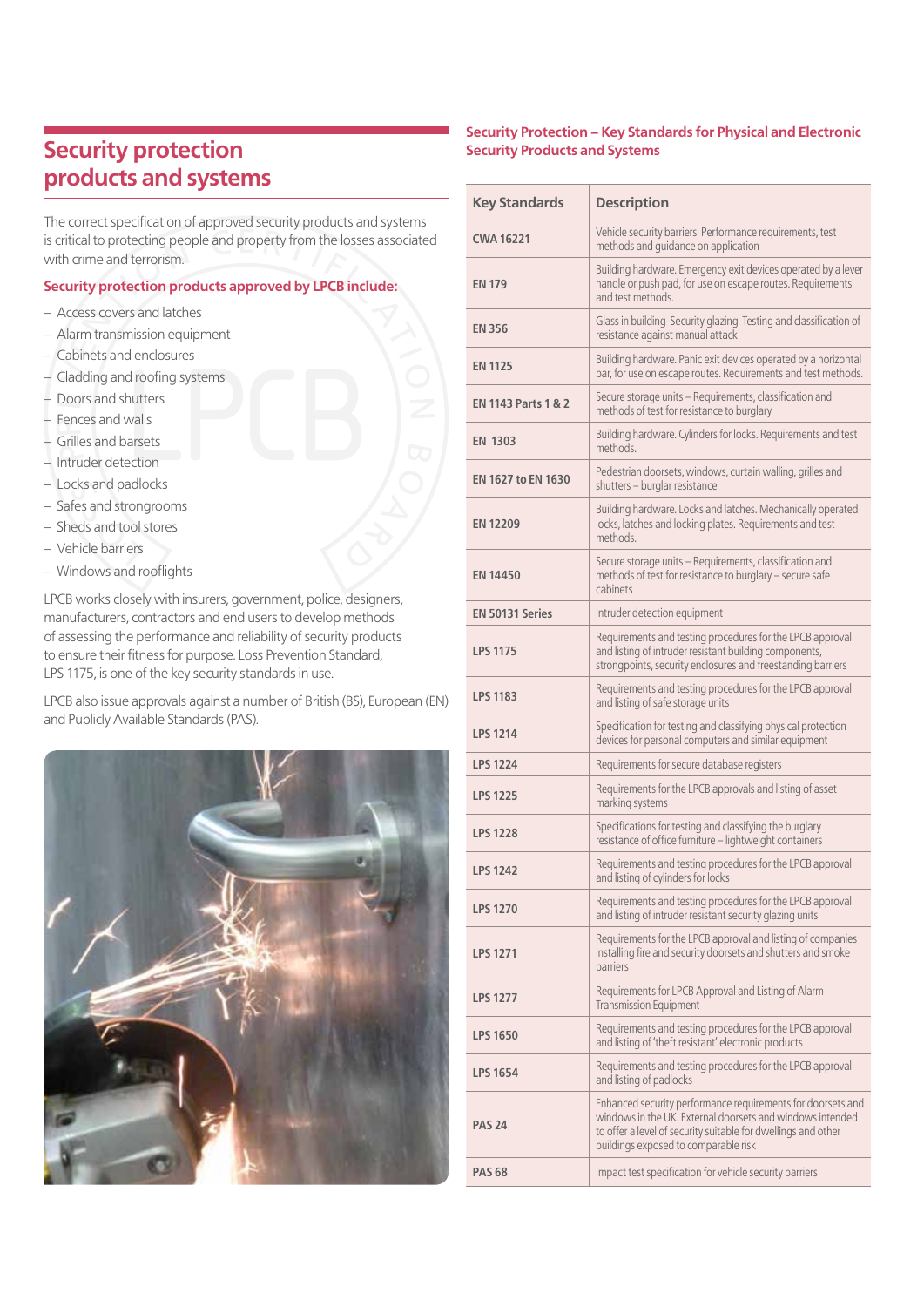### **European Directives**

For products to be placed on the European market, manufacturers must comply with the regulatory requirements of a number of European Directives.

To demonstrate compliance with these Directives, a manufacturer must make a Declaration of Performance/Conformity based on an evaluation of the product and affix the relevant mark.

For some products the manufacturer will need to use the services of a Notified Certification Body or Notified Test Laboratory, to demonstrate that the assessment of the product has been carried out – in whole or in part – by a body independent of the manufacturer. Other products can be marked on the basis of a self declaration of performance by the manufacturer.

The relevant mark shows that a product meets minimum regulatory standards of health and safety as laid down in the Directive. It is not a quality mark and does not necessarily relate to the functional performance of the product.

BRE Global issues Certificates of Constancy of Performance/Certificates of Conformity to manufacturers for the purpose of the CE marking of their products. Unless these products also meet LPCB approval requirements, they are not eligible for Red Book listing, or to be marked as LPCB approved.

#### **BRE Global Ltd is a Notified Body for:**



Construction Products Regulation 305/2011

Pressure Equipment Directive - 97/23/EC



0832

0832

Marine Equipment Directive - 96/98/EC



Transport Pressure Equipment Directive (TPED) - 2010/35/EU